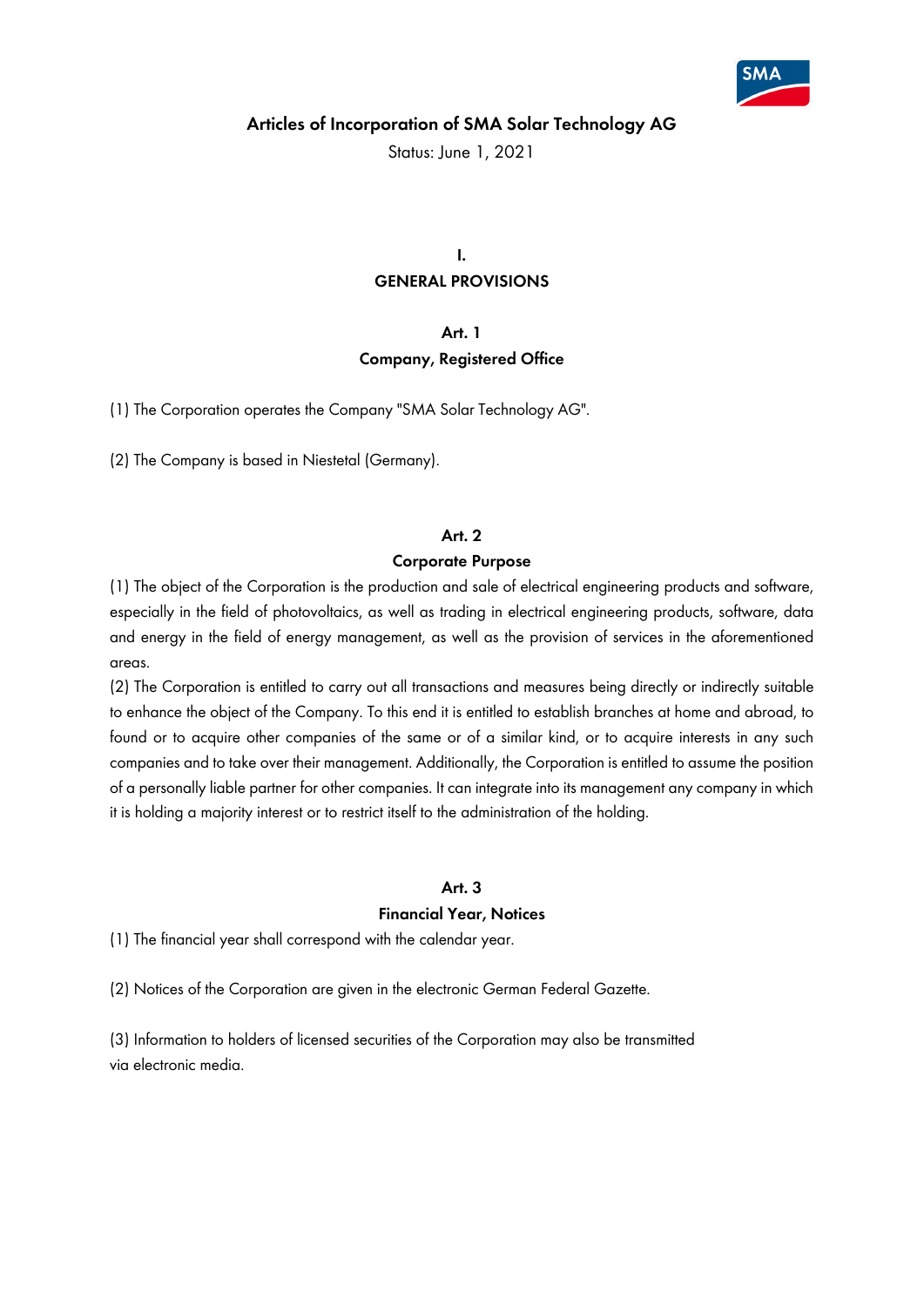

## **II. CAPITAL STOCK AND SHARES**

### **Art. 4**

## **Capital stock and shares**

(1) The capital stock of the Corporation is EUR 34,700,000 (in words: thirty four million seven hundred thousand euros) and is divided into 34,700,000 shares (individual shares).

(2) The shares of the Corporation are registered in the name of the stockholder.

(3) The stockholders' entitlement to have his shares securitized is excluded, unless such a securitization is required under the rules applicable to the stock exchange where the stocks are listed. Furthermore, the entitlement of the stockholder concerning the issue of profitsharing certificates or certificates of renewal is excluded. The Corporation shall be entitled to issue certificates for individual shares (individual certificates) or for several shares (collective certificates).

(4) The Managing Board, upon approval of the Supervisory Board, dictates the form and content of share certificates as well as of profit-sharing certificates or certificates of renewal.

(5) In the event of an increase of capital stock, the entitlement to dividends of new shares can be assigned in departure from art. 60, para. 2, subparagraph 3 AktG [German Stock Corporation Act].

(6) The Managing Board, with the consent of the Supervisory Board, is authorized to increase the capital stock by up to EUR 3,400,000 (in words: three million four hundred thousand euros) in total on one or several occasions in the period up to May 23, 2023 by issuing new bearer shares in return for cash and/or in-kind contributions (authorized capital). The Management Board is authorized, with the consent of the Supervisory Board, to exclude stockholders' statutory subscription rights in the following cases:

a) in the case of capital increases in return for contributions in kind to grant shares for the purpose of acquiring companies, parts of companies or investments in companies or other assets;

b) for the purpose of issuing shares to employees of the Corporation and companies affiliated with the Corporation as set out in Sections 15 et seq. the German Stock Corporation Act (AktG);

c) to exclude any fractional amounts arising from the subscription right;

d) in the case of capital increases in return for cash contributions, if the issue amount of the new shares is not significantly (in the meaning of Section 203 paragraphs 1 & 2 and Section 186 paragraph 3 sentence 4 German Stock Corporation Act) below the market price of the shares of the Corporation that are already listed at the time the final issue amount is set and the total pro-rata amount of the capital stock attributable to the new shares, for which the subscription right is excluded, does not exceed 10% of the capital stock existing at the time of issue of the new shares.

The Managing Board is authorized, with the consent of the Supervisory Board, to determine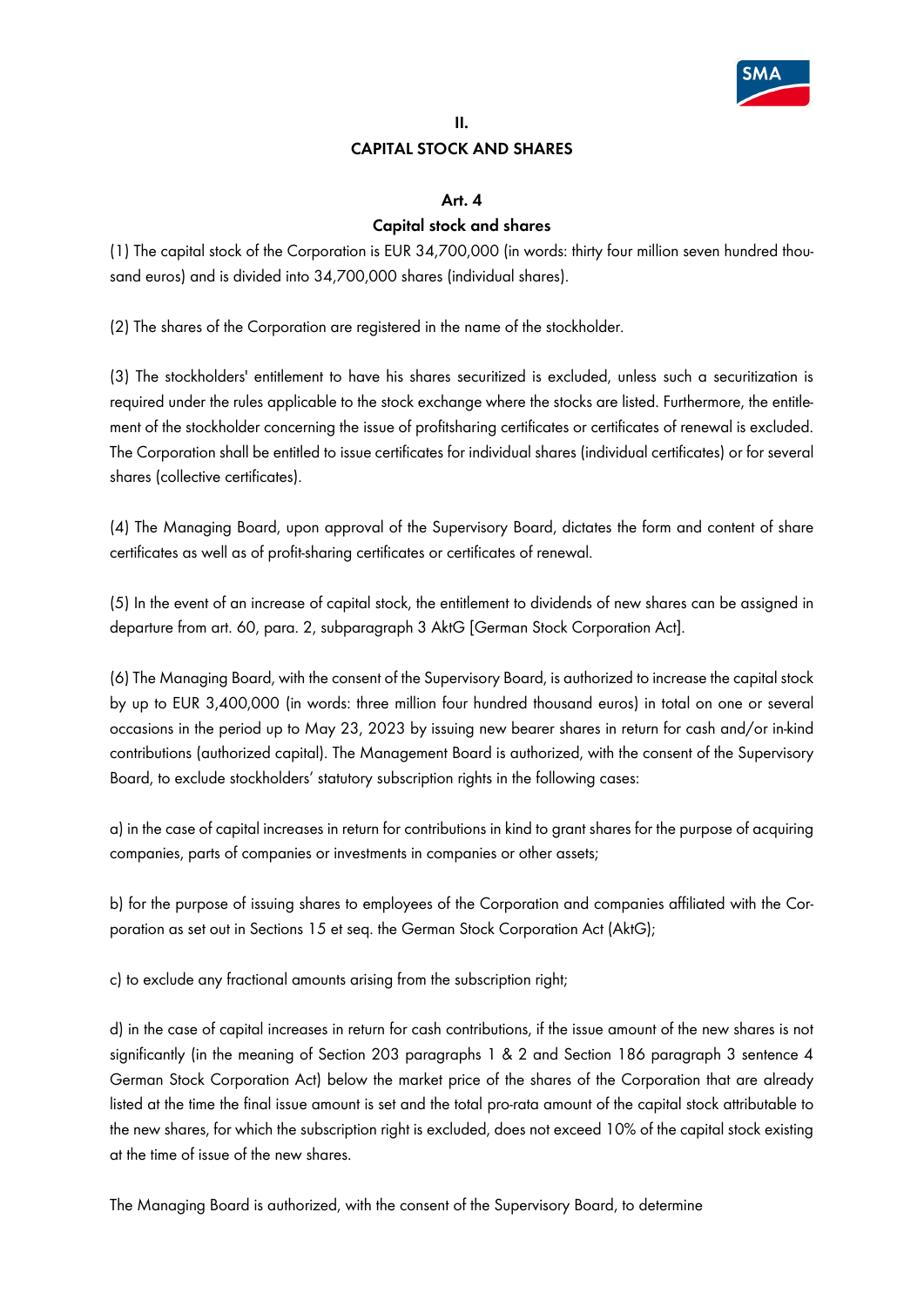

the further details of the relevant capital increases and their implementation, including the content of the share rights and the conditions of the share issue.

### **III.**

## **MANAGING BOARD**

#### **Art. 5**

#### **Composition, representation**

(1) The Managing Board is composed of at least two members. The additional number of its members is determined by the Supervisory Board.

(2) The Corporation shall be legally represented by two members of the Managing Board or by one member of the Managing Board together with an authorized signatory.

(3) The Supervisory Board has to determine that certain types of transactions, particularly:

a) those which fundamentally change the basic asset, financial or profit situation of the Corporation or the Corporation's exposure to risk, and

b) the foundation, acquisition, alienation or dissolution of companies or interests in companies beyond a limit to be determined by the Supervisory Board requires its consent.

The Supervisory Board may revocably grant in advance the approval for certain transactions or for the case that the individual transaction meets certain prerequisites.

# **IV. THE SUPERVISORY BOARD**

### **Art. 6**

### **Composition, election and term of office**

(1) The Supervisory Board shall be composed of twelve (12) members. Six (6) members shall be elected by the stockholders according to the German Stock Corporation Act and six (6) members shall be elected by the employees according to the Mitbestimmungsgesetz [Codetermination Act].

(2) The election for the members of the Supervisory Board is effective for the period up to the termination of the General Meeting of Stockholders which will decide on the discharge of the members of the Supervisory Board for the fourth financial year after the commencement of their term of office. The financial year in which the term of office commences shall not be counted. The General Meeting of Stockholders can via the vote of members of the shareholders decide upon a shorter term of office. A reelection is possible.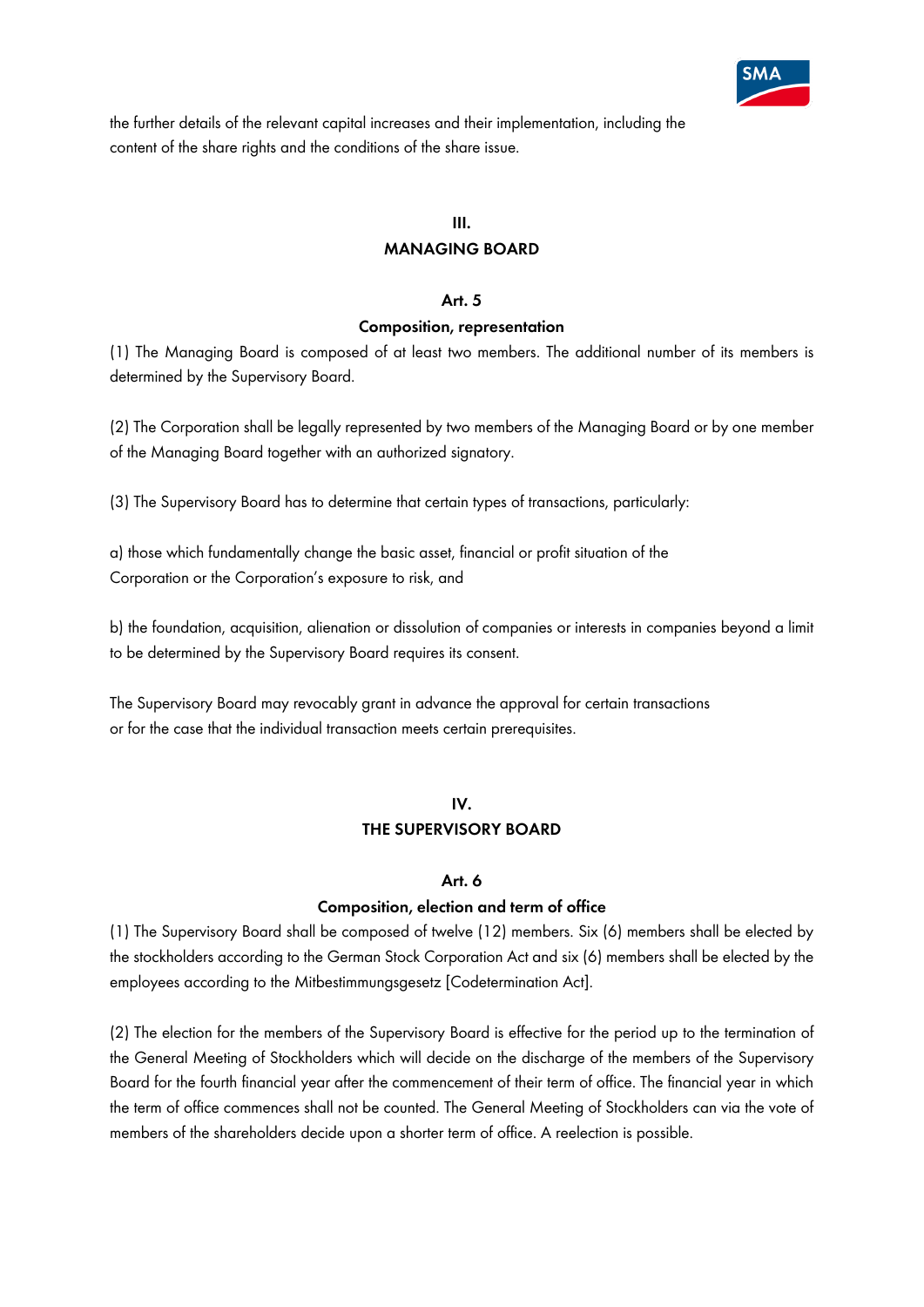

(3) At the same time as the election of Supervisory Board members, substitute members for one or more particular Supervisory Board member(s) can be elected. They will become members of the Supervisory Board in the order decided upon in the framework of the election -, if a stockholders' Supervisory Board member, for the substitute of which they were elected, resigns prematurely and if no successor was appointed. If a substitute member replaces a resigned member, their office shall expire either as soon as a successor is elected for the resigned Supervisory Board member, or, at the latest, upon the expiration of the remaining term of office of the member having resigned. If the office of the substitute member replacing the resigned member expires due to the new election, said new election requires the majority of three quarters of all votes cast. If the substitute member, the office of which expired due to the new election, was elected as substitute member for several Supervisory Board members, their position as substitute member shall be valid again and, among several substitute members, they shall take the first position. The election of substitute members for the employees' Supervisory Board members is governed by the Codetermination Act; their office is valid for the remaining term of office of the member having resigned.

(4) Elections for the Supervisory Board are held as individual votes. A motion for a courtappointed Supervisory Board member is limited until the next General Meeting.

(5) If a Supervisory Board member was elected to replace a Supervisory Board member having resigned, their term of office shall last for the remaining term of office of the member having resigned.

(6) Each Supervisory Board member and each substitute member may resign their office subject to a term of four weeks even without a serious reason. The resignation from the office must be declared in writing to the Managing Board and to the chairman of the Supervisory Board. The right to resign one's office for a serious reason remains unaffected.

#### **Art. 7**

#### **Chairman and Deputy**

After the General Meeting, in which employees' Supervisory Board members are elected, a Supervisory Board meeting is held without special invitation. At this meeting, the Supervisory Board shall, under the chairmanship of the oldest Supervisory Board member present, elect from its midst a Chairman and a Deputy according to art. 27 paragraphs 1 and 2 of the Co-determination Act. The terms of office of the Chairman and of the Deputy shall correspond with their term of office as Supervisory Board members, unless a shorter term of office is stipulated during the election. Subject to the provision in Article 8(6) sentence 4, the Deputy Chairman shall have the rights and obligations of the Chairman of the Supervisory Board if the latter is prevented from performing his duties.

(2) In case the Chairman or Deputy resigns prematurely from office, the Supervisory Board shall immediately hold a new election in order to appoint a new Chairman or Deputy for the remaining term of office of the person having resigned.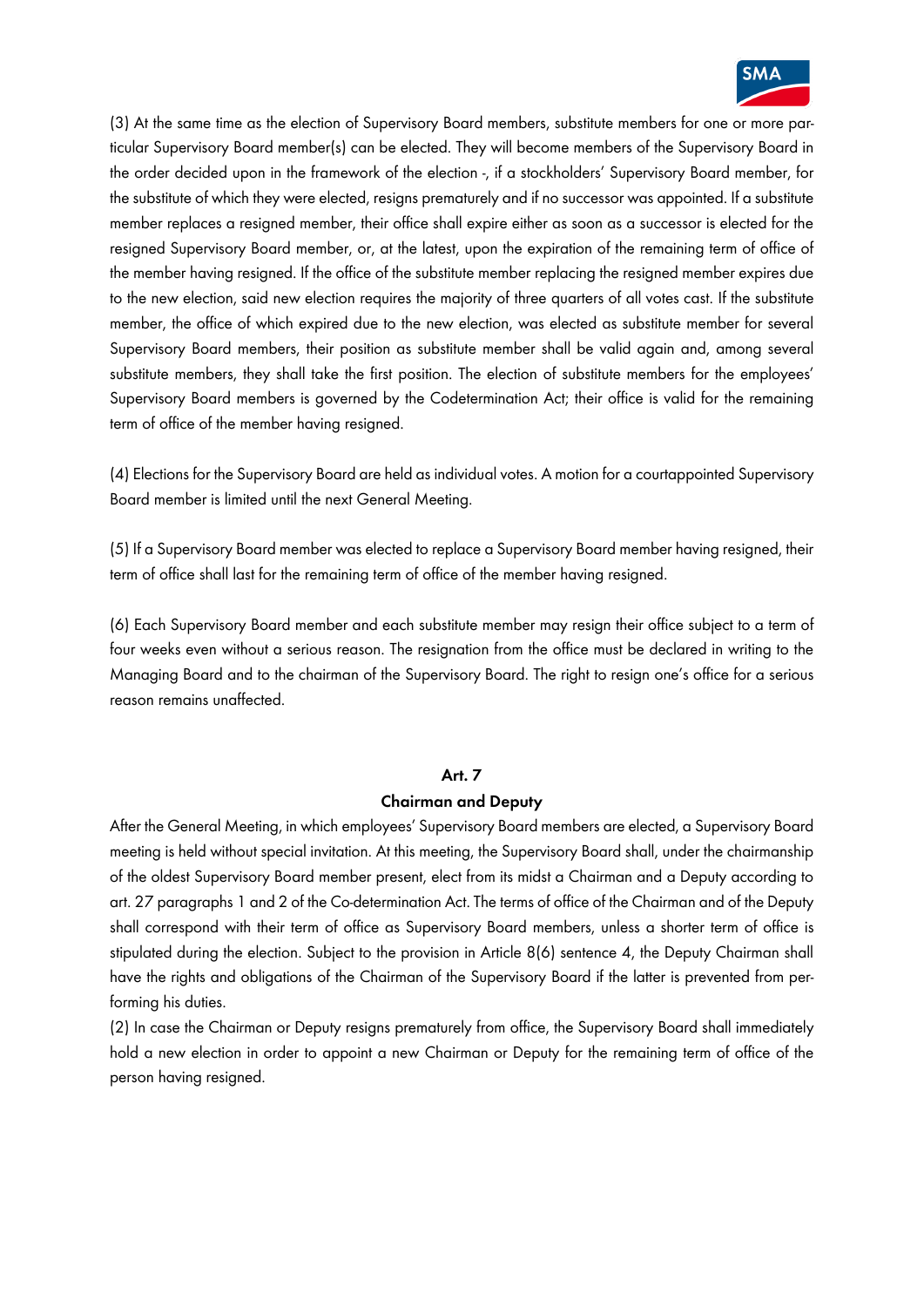

### **Art. 8**

### **Calling of meetings and passing of resolutions**

(1) The meetings of the Supervisory Board shall take place once in every calendar quarter and must take place twice every six months.

(2) The Chairman of the Supervisory Board calls the meetings of the Supervisory Board with a notice period of fourteen days and defines the form of the meeting. When calculating the notice period the date of communication and the date of the meeting are not counted. In urgent cases the Chairman may reduce this notice period and call the meeting orally by phone by fax or by other electronic means. The invitation will include the items on the agenda.

(3) Resolutions of the Supervisory Board are usually passed at meetings. Resolutions concerning items of the agenda which were not communicated in time can only be passed, if no member opposes the vote. In such a case, absent members must be given the opportunity to oppose the resolution or to cast their vote in writing, by fax, by email or by other electronic means within an adequate period of time to be determined by the Chairman. The resolution will only become effective, if all absent members of the Supervisory Board did not oppose or if all absent members of the Supervisory Board consented to the resolution within the period of time determined by the Chairman.

(4) The passing of a resolution by the Supervisory Board can upon instigation by the chairman also be made by the giving of votes by means of phone, fax, email or other electronic means. Such resolutions are recorded in writing by the Chairman and sent to all members.

(5) The Supervisory Board forms a quorum if all members have been invited and at least half of the members making up the Supervisory Board participate in the passing of the resolution. As far as the quorum of the Supervisory Board is concerned, a member is considered to participate in the passing of resolutions even when they abstain from casting their vote. Absent members of the Supervisory Board may participate in the adoption of resolutions by having their written votes presented by other members of the Supervisory Board. In addition, absent Supervisory Board members may vote at the meeting or thereafter within an adequate period defined by the Chairman orally, by phone, by fax, by e-mail or by any other common electronic means of communication, in particular via a video conference.

(6) Unless otherwise required by law, in particular by art. 27, 29 para. 2, art. 31 and 32 of the Codetermination Act, the Supervisory Board adopts resolutions by simple majority of votes cast. An abstention from voting does not count as vote cast. In the event of a voting tie, the Chairman's vote shall be decisive pursuant to art. 29 para. 2 and 31 para. 4 of the Codetermination Act; each Supervisory Board member may request that a new vote within the meaning of these provisions be held. The Deputy Chairman does not have a second vote. The second vote may also be submitted as per para (5).

(7) The Chairman determines the order in which the items on the agenda are treated, as well as the type and order of the votes. The Chairman has the right to adjourn the adoption of resolutions regarding individual, several or all items on the agenda once by not more than one month at his due discretion.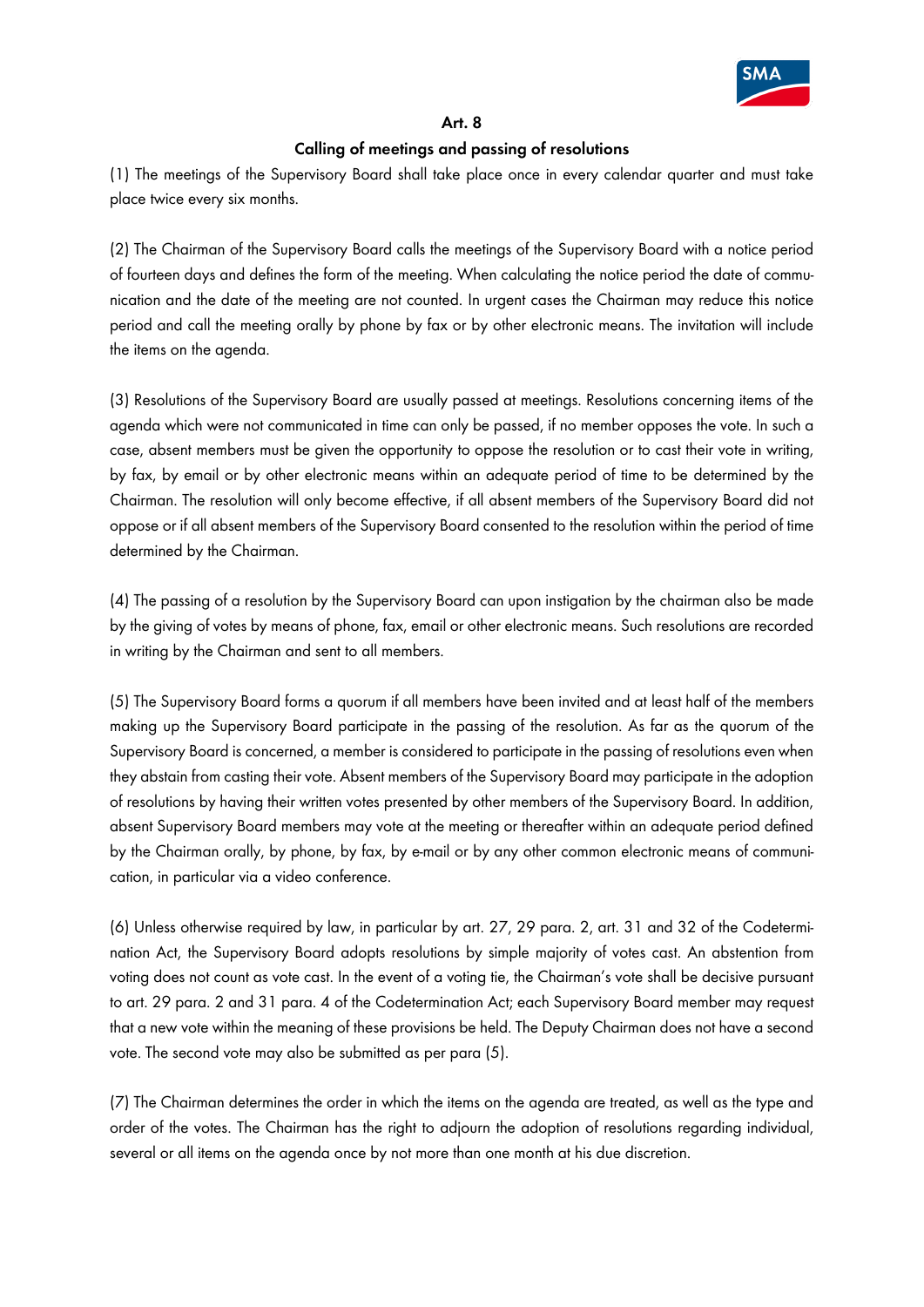

(8) The Chairman is authorized to give or receive on behalf of the Supervisory Board declarations of intent required for the execution of the passed resolutions. In the absence of the Chairman the Deputy shall have these powers.

(9) The Supervisory Board is entitled to pass resolutions on amendments to the Articles of Incorporation, insofar as they relate to their form only.

#### **Art. 9**

#### **Rules of procedure and committees**

(1) The Supervisory Board shall determine its own rules of procedure.

(2) Directly after the election of the Chairman and the Deputy Chairman of the Supervisory Board, the Supervisory Board shall form a committee in order to fulfill the tasks set forth in art. 31 para. 3 sentence 1 of the Codetermination Act. This committee shall consist of the Chairman and the Deputy Chairman of the Supervisory Board as well as one member elected by the employees' Supervisory Board members and one member elected by the stockholders' Supervisory Board members with a majority of the votes cast. The Supervisory Board may establish additional committees and staff them from its midst. As far as this is legally permissible, the Supervisory Board's decision-making powers may be conferred on the committees.

(3) The composition, powers and procedures of the committees will be determined by the Supervisory Board. To the extent that the Supervisory Board does not determine a provision, art. 8 shall apply accordingly to the procedure of committees.

### **Art. 10**

### **Confidentiality**

(1) The members of the Supervisory Board shall keep confidential all confidential reports and confidential negotiations as well as all secrets of the Company, in particular business and trade secrets, which they have become aware of during their activity on the Supervisory Board. This provision is also valid after the end of their term of office.

(2) If a member of the Supervisory Board wants to disclose information to a third party and if it cannot be safely excluded that this information is confidential or relates to secrets of the Corporation, said member shall inform the Chairman of the Supervisory Board beforehand and give them the opportunity to make a statement.

### **Art. 11**

### **Remuneration**

(1) A member of the Supervisory Board shall receive an annual remuneration of EUR 25,000.00, in addition to the reimbursement of disbursements. Remuneration shall be two-fold the above mentioned remuneration for the Chairman and 1.5-fold for the Deputy Chairman.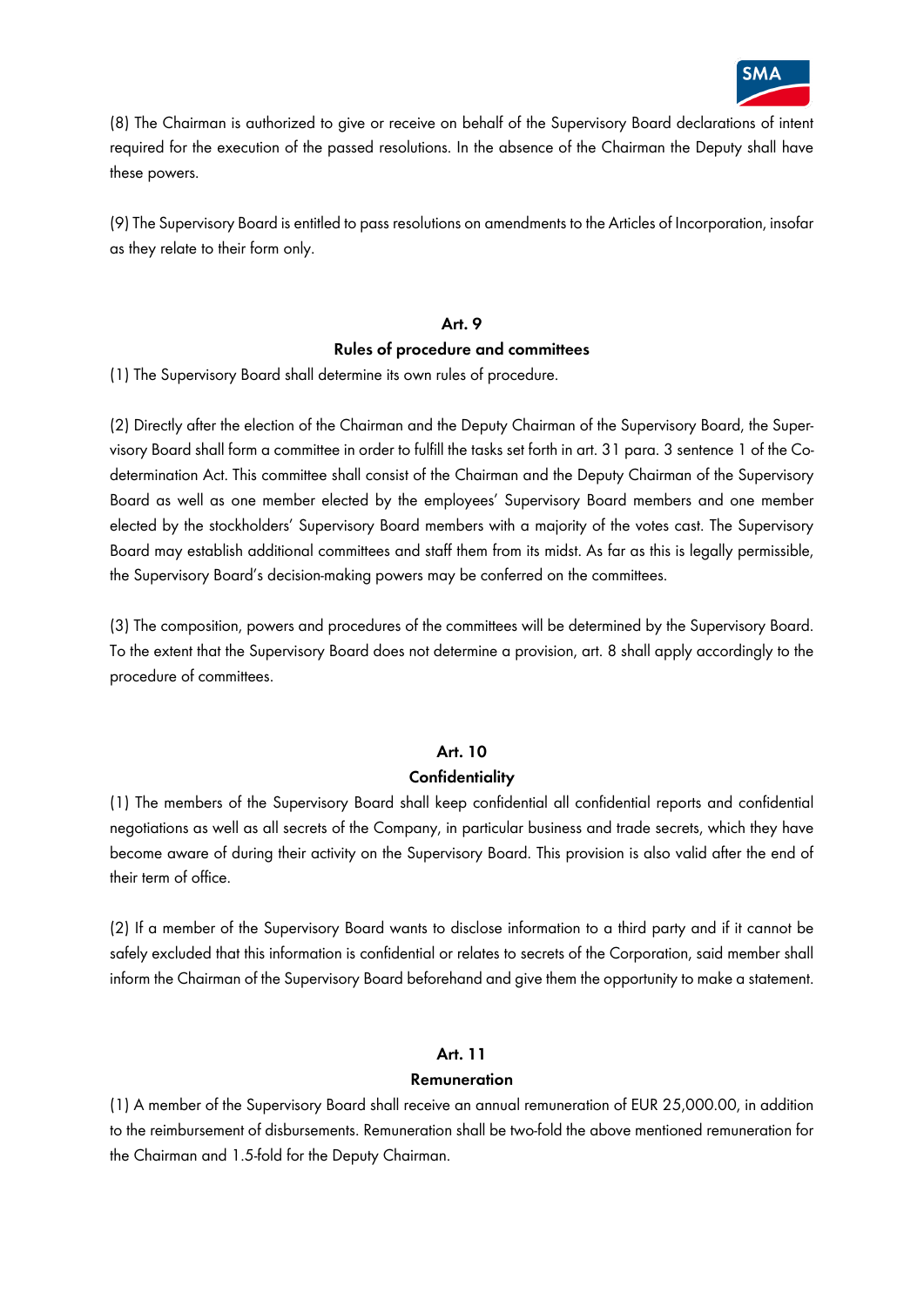

(2) A member of the Audit Committee of the Supervisory Board shall receive an additional annual remuneration of EUR 7,500.00. The Chairman of the Audit Committee shall receive twice the above mentioned additional remuneration.

(3) A member of the Presidial Committee of the Supervisory Board shall receive and additional annual remuneration of EUR 5,000.00. The Chairman of the Audit Committee shall receive twice the above mentioned additional remuneration.

(4) Separate remuneration shall not be applicable for members of other committees, such as the Nomination Committee and the committee formed pursuant to art. 27 para. 3 of the Codetermination Act.

(5) The Corporation shall pay each member of the Supervisory Board an attendance fee of EUR 750 for attending a Supervisory Board meeting or a meeting of a Supervisory Board committee of which they are a member. If they attend more than one meeting in a day, the maximum fee payable is double the attendance fee.

(6) The Corporation shall also reimburse the members of the Supervisory Board for sales tax payable on their remuneration and expenses. The remuneration shall be payable after the end of the financial year.

(7) The members of the Supervisory Board shall be included in the third-party liability insurance for economic losses taken out for an appropriate cover in the interest of the Corporation for its directors and certain executives. The premium payable for this insurance shall be borne by the Corporation.

(8) The provisions of this Article 11 shall apply for the first time for remuneration to be paid in the 2013 financial year.

### **V.**

# **THE GENERAL MEETING OF STOCKHOLDERS**

### **Art. 12**

# **Location and calling of the General Meeting**

(1) The ordinary General Meeting of Stockholders takes place within the first eight months after the end of each financial year at the registered office of the Corporation or in any other city of at least 100,000 inhabitants within the Federal Republic of Germany.

(2) The General Meeting of Stockholders will be called by the Managing Board or, in cases prescribed by law, by the Supervisory Board.

(3) The General Meeting is to be called within the period defined by law.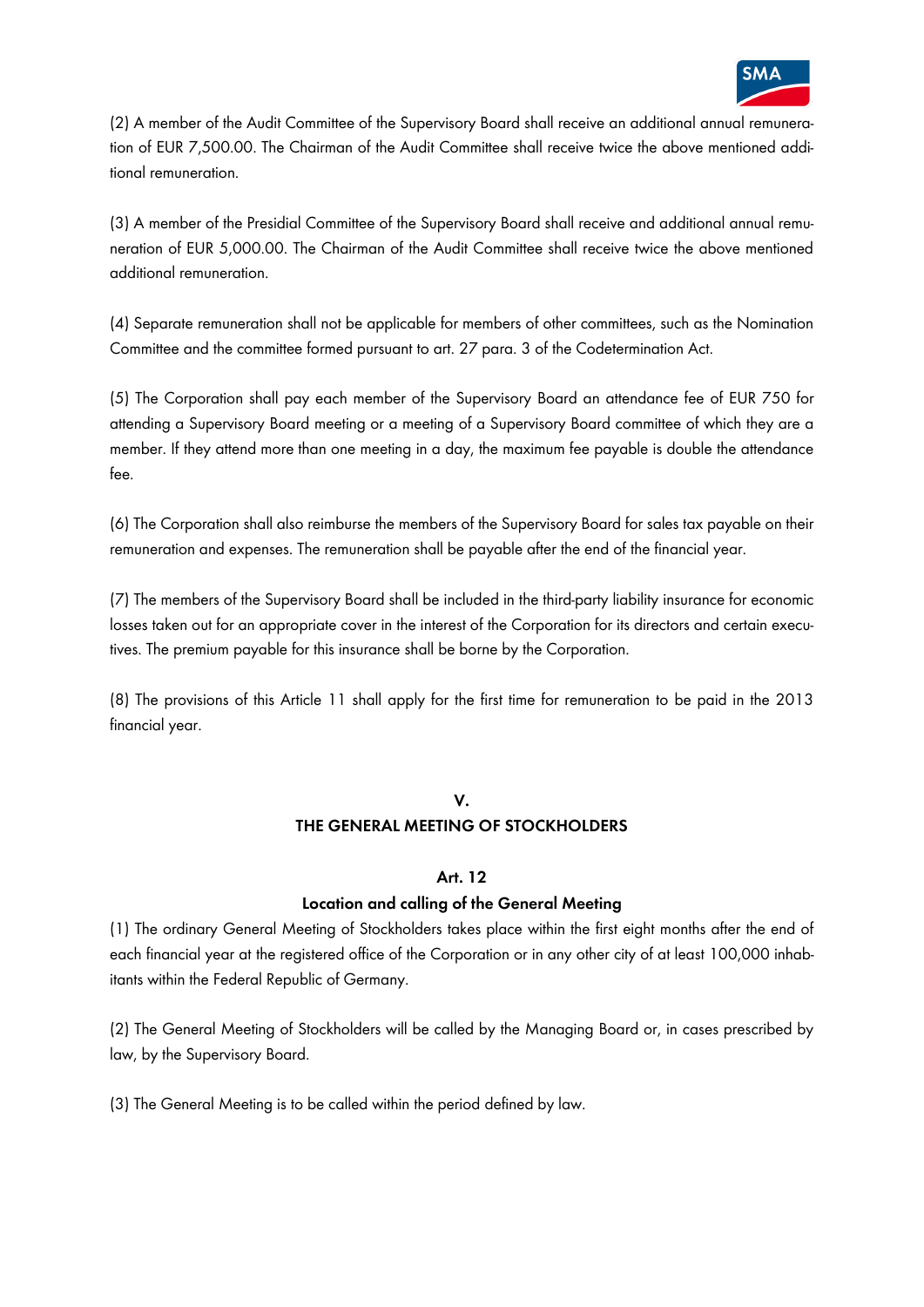

#### **Art. 13**

## **Conditions of participation**

(1) Shareholders wanting to participate in the General Meeting and to exercise their voting rights must register their participation and prove their entitlement to vote. The registration and the proof of the entitlement to vote must be sent to the Corporation, i.e. to the address given in the notice of the meeting, at the latest by the seventh day prior to the General Meeting. If the meeting is called by the Managing Board, the Managing Board may indicate a shorter period, to be specified in days, in the notice of the meeting; if called by the Supervisory Board, the Supervisory Board may indicate such a period. In order to calculate the relevant period, the day of the meeting and the day of receipt of the registration or receipt of the proof of entitlement to vote shall not be counted.

(2) The registration pursuant to paragraph (1) must be made in text form. In order to prove the entitlement according to paragraph (1), a certificate in text form confirming the ownership of shares is required from the depositary institution. The entitlement may optionally be evidenced by a certificate issued by the last intermediary pursuant to Article 67c (3) AktG. In case of shares not held in a securities depositary, certification may also be provided by the Corporation or a financial services institution against submission of the shares. The certificate must refer to the point in time given in the German Stock Corporation Act. In the event of doubts as to the correctness or authenticity of the certificate, the Corporation shall be entitled to demand a suitable further means of proof. If this further means of proof can also not dispel the doubts, the Corporation may refuse participation in the General Meeting and the exercising of voting rights.

(3) The registration and certificate must be drawn up in German or English.

(4) The voting right can be exercised by an authorized agent. If a stockholder authorizes more than one person, the Corporation may reject one or several of them.

(5) The Managing Board is authorized to permit the video and audio transmission of the Annual General Meeting in whole or in part. The transmission may also be made in a form to which the public has unrestricted access. The Managing Board determines the details in this regard.

(6) The Managing Board may provide that shareholders are permitted to cast their votes in writing or by electronic means of communication without attending the meeting (postal vote). The Managing Board also determines the further details of the procedure, which it will announce together with the notice convening the Annual General Meeting.

(7) The Managing Board is authorized to provide that shareholders may attend the Annual General Meeting without being present at its venue and without an authorized representative and may exercise all or some of their rights in whole or in part by electronic means of communication.

(8) Supervisory Board members may be permitted to attend the Annual General Meeting by means of video and audio transmission after consulting with the meeting chair and in such exceptional cases in which attendance is not at all possible or only at considerable cost due to legal restrictions or due to their place of employment or residence abroad.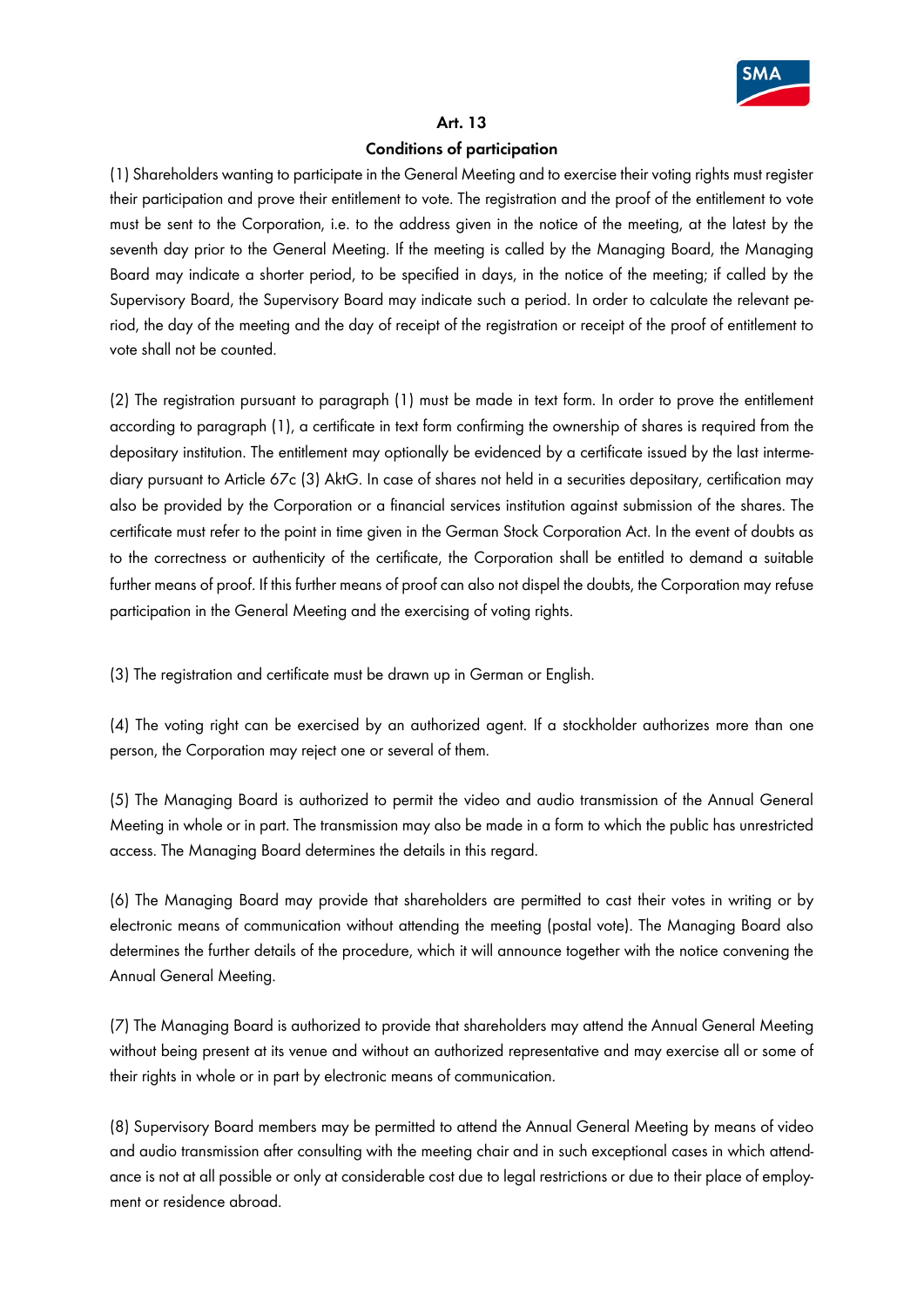

#### **Art. 14**

### **Chair at the General Meeting of Stockholders**

(1) The Annual General Meeting shall be chaired by the Chairman of the Supervisory Board or any other Supervisory Board member representing the shareholders who has been designated by the Chairman. If neither the Chairman of the Supervisory Board nor a Supervisory Board member designated by the Chairman of the Supervisory Board is ready to chair the Annual General Meeting, the Supervisory Board shall elect the meeting chair. If the Supervisory Board does not elect the meeting chair, the meeting chair shall be elected by the Annual General Meeting. A non-member of the Supervisory Board may also be elected to serve as a meeting chair in the cases of sentences 2 and 3.

(2) The meeting chair shall chair the Annual General Meeting. The meeting chair may call upon the assistance of helpers for this purpose. In particular, the meeting chair determines the order in which the items on the agenda are addressed and in which the contributions are made, and decides upon the form of voting and the order of the votes.

(3) The meeting chair may limit the time allowed to shareholders for the right to debate; in particular, he or she can stipulate at the beginning of the Annual General Meeting or during its course a reasonable timeframe for speaking and asking questions, for the length of the Annual General Meeting per se or for individual items on the agenda.

#### **Art. 15**

#### **Passing of resolutions**

Each share carries one vote in the General Meeting.

#### **VI.**

### **ACCOUNTING AND APPROPRIATION OF PROFITS**

#### **Art. 16**

### **Reserves**

If the annual financial statements are adopted by the Managing Board and the Supervisory Board, they can allocate amounts of up to half of the profit for the year to other revenue reserves. In addition, they are authorized to allocate amounts of up to one additional quarter of the profit for the year into other revenue reserves, as long as the revenue reserves do not exceed half of the capital stock, or so long as they would not exceed half of the capital stock after the allocation. Any amounts which have to be transferred to the statutory reserve and accumulated losses brought forward are to be deducted in advance from the profit of the year.

### **Art. 17**

### **Appropriation of profits**

The General Meeting of Stockholders decides upon the appropriation of the declared profit. It can decide to approve a dividend in kind instead of or in addition to a cash dividend.